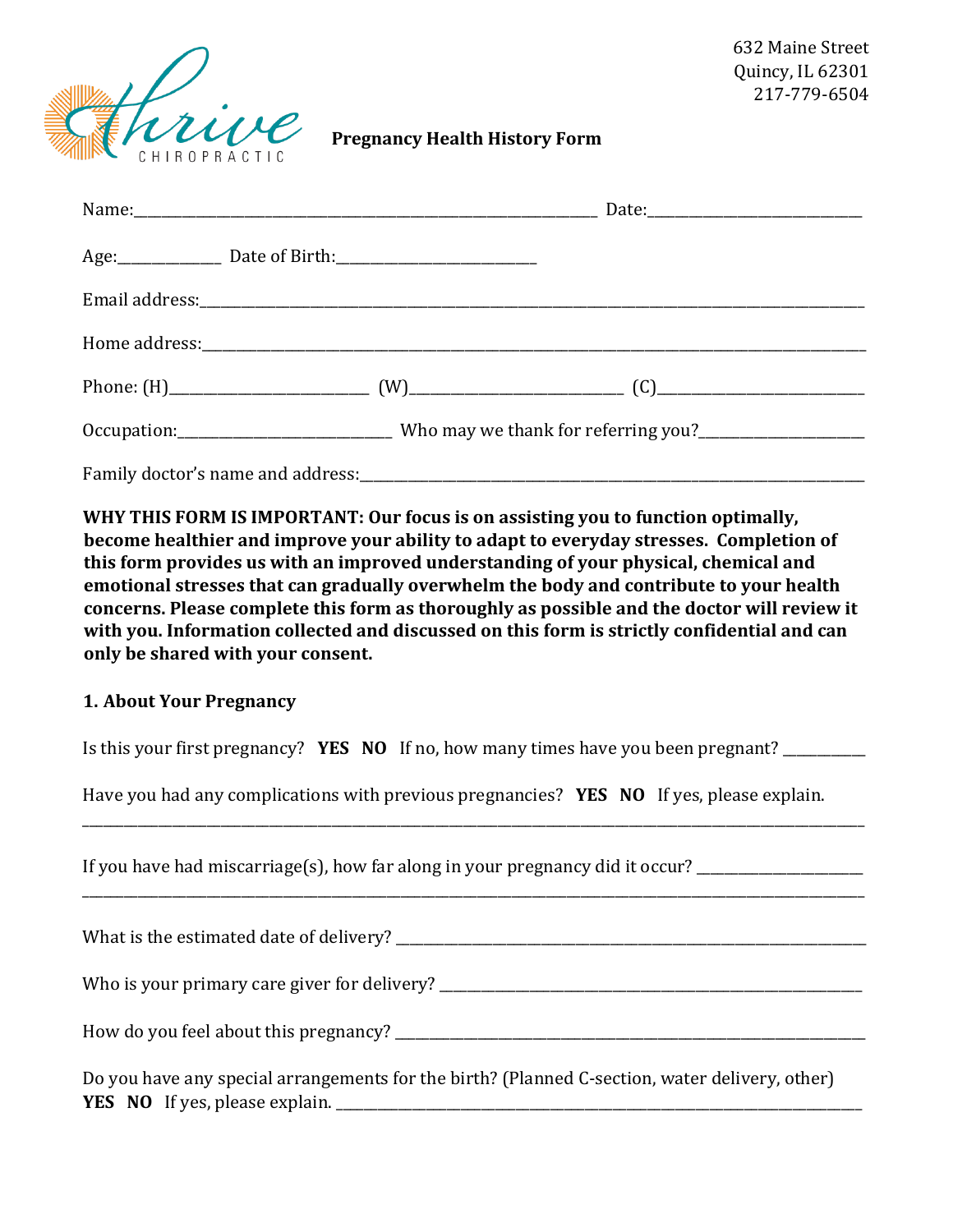Have you had any testing? (Genetic, blood, ultrasound, amniocentesis, chorionic villi sampling, other) **YES NO** If yes, please explain and dates. \_\_\_\_\_\_\_\_\_\_\_\_\_\_\_\_\_\_\_\_\_\_\_\_\_\_\_\_\_\_\_\_\_\_\_\_\_\_\_\_\_\_\_\_\_\_\_\_\_\_\_\_\_\_\_

| Are you planning on breastfeeding post-delivery? YES NO                                                                                                                                                                                                |
|--------------------------------------------------------------------------------------------------------------------------------------------------------------------------------------------------------------------------------------------------------|
| Was your blood pressure prior to pregnancy within normal range, low or high? ______________________                                                                                                                                                    |
| What was your most recent blood pressure and when was it last checked? _____________________________                                                                                                                                                   |
| Have you made healthy eating choices since learning of your pregnancy? YES NO                                                                                                                                                                          |
| Have you smoked prior to or along with this pregnancy? YES NO QUIT                                                                                                                                                                                     |
| Have you had alcohol during this pregnancy? <b>YES NO</b>                                                                                                                                                                                              |
| Have you noticed any of the following:<br>Swelling in the arms or legs? YES NO<br>Arm or hand numbness/tingling YES NO How often? ________________________________<br>Dizziness or lightheadedness? YES NO How often? ________________________________ |

**2. Current Health Concern** (if there are no current concerns and this assessment is to ensure optimum health, function and wellness, check this box)  $\Box$ 

Health concern: which is a set of the set of the set of the set of the set of the set of the set of the set of the set of the set of the set of the set of the set of the set of the set of the set of the set of the set of t

\_\_\_\_\_\_\_\_\_\_\_\_\_\_\_\_\_\_\_\_\_\_\_\_\_\_\_\_\_\_\_\_\_\_\_\_\_\_\_\_\_\_\_\_\_\_\_\_\_\_\_\_\_\_\_\_\_\_\_\_\_\_\_\_\_\_\_\_\_\_\_\_\_\_\_\_\_\_\_\_\_\_\_\_\_\_\_\_\_\_\_\_\_\_\_\_\_\_\_\_\_\_\_\_\_\_\_\_\_\_\_\_\_

Circle the quality: sharp dull ache burning tingling throbbing spasm other:

When did you first notice it?<br>

Describe what happened:\_\_\_\_\_\_\_\_\_\_\_\_\_\_\_\_\_\_\_\_\_\_\_\_\_\_\_\_\_\_\_\_\_\_\_\_\_\_\_\_\_\_\_\_\_\_\_\_\_\_\_\_\_\_\_\_\_\_\_\_\_\_\_\_\_\_\_\_\_\_\_\_\_\_\_\_\_\_\_\_\_\_\_\_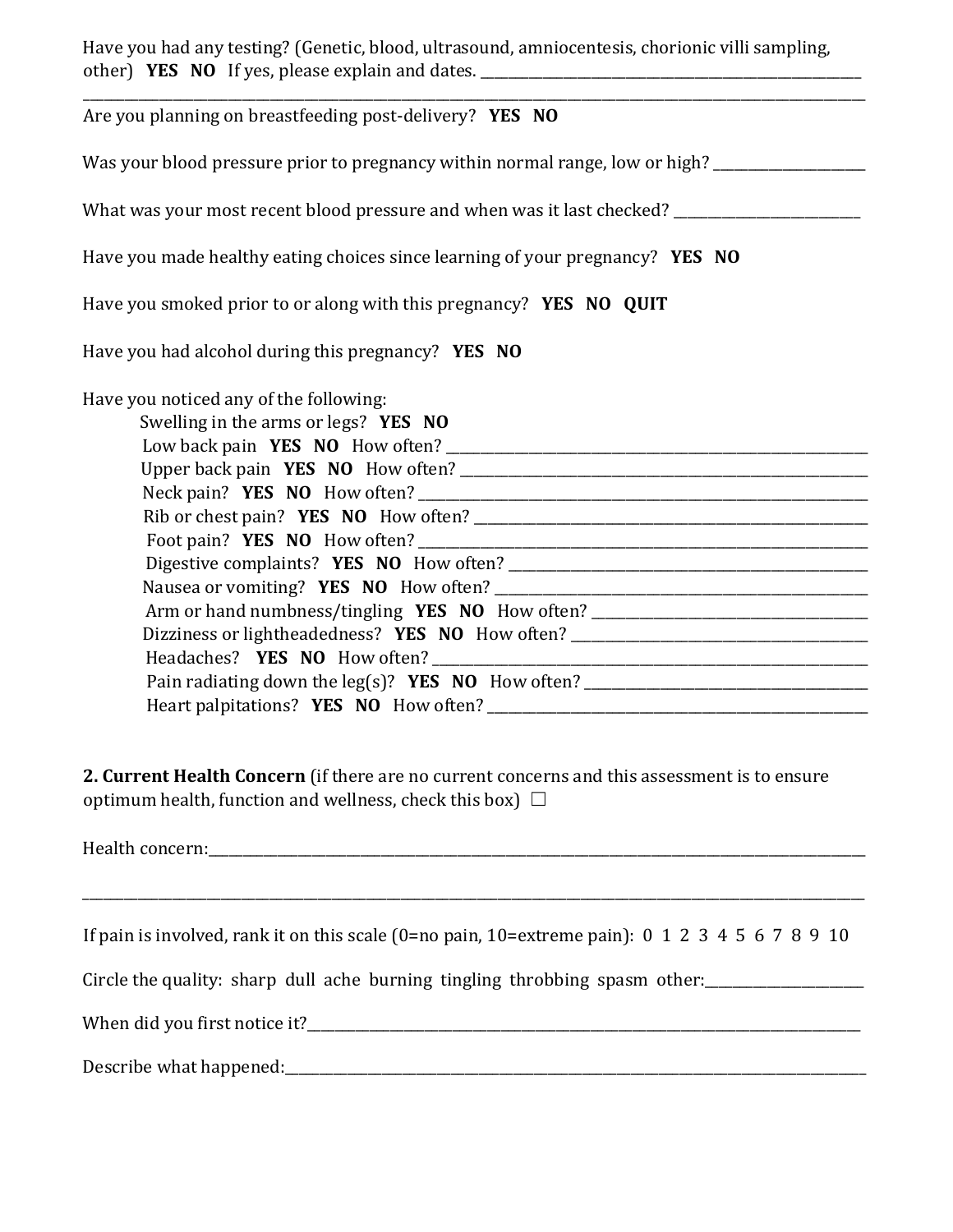| <b>Other health concerns:</b> Please note all other health concerns in the past (P) or current (C). |                                                                  |                             |  |
|-----------------------------------------------------------------------------------------------------|------------------------------------------------------------------|-----------------------------|--|
| P <sub>C</sub>                                                                                      | P <sub>C</sub>                                                   | P C                         |  |
| $\Box$ ADD                                                                                          | $\Box$ Epilepsy                                                  | $\Box$ Migraines            |  |
| $\Box$ Allergies                                                                                    | $\Box$ Fatigue                                                   | $\Box$ Miscarriage          |  |
| $\Box$ Asthma                                                                                       | $\Box$ Fertility issues                                          | $\Box$ Multiple sclerosis   |  |
| $\Box$ Appendicitis                                                                                 | $\Box$ Frequent colds/sickness                                   | $\square$ Numbness/tingling |  |
| $\Box$ $\Box$ Autoimmunity                                                                          | $\Box$ Headaches                                                 | $\Box$ Osteoarthritis       |  |
| $\Box$ Bleeding disorders                                                                           | $\Box$ Heartburn                                                 | $\Box$ Osteoporosis         |  |
| $\Box$ Bloating                                                                                     | $\square \square$ Hepatitis                                      | $\Box$ Parkinson's disease  |  |
| <b>Bronchitis</b>                                                                                   | $\Box$ Hernia                                                    | $\Box$ Pinched nerve        |  |
|                                                                                                     | $\Box$ Herniated disc                                            | $\Box$ Pneumonia            |  |
| Cardiovascular disease                                                                              | $\Box$ High cholesterol                                          | $\Box$ Prostate problems    |  |
| $\Box$ Cataracts                                                                                    | $\Box$ Hypertension                                              | $\Box$ Psoriasis            |  |
| $\Box$ Constipation                                                                                 | $\Box$ Hypoglycemia                                              | $\Box$ Rheumatoid arthritis |  |
| <b>Diabetes</b>                                                                                     | $\Box$ Indigestion                                               | $\Box$ Stroke               |  |
| Diarrhea                                                                                            | Kidney disease                                                   | $\Box$ Thyroid issues       |  |
| Difficulty concentrating                                                                            | $\Box$ Lightheadedness                                           | Tonsillitis<br>$\perp$      |  |
| Digestive issues                                                                                    | $\Box$ $\Box$ Liver disease                                      | Ulcerative colitis          |  |
| Dizziness                                                                                           | $\Box$ Loss of balance                                           | $\Box$ Ulcers               |  |
| $\Box$ Emphysema                                                                                    | $\Box$ Menstrual pain/dysfunction $\Box$ Urinary tract infection |                             |  |
|                                                                                                     |                                                                  | $\Box$ Other:               |  |

# **3. Family Health History:** Please note if your spouse (SP), son (S), daughter (D), mother (M) or father (F) have or have had any of the following conditions.

| Arthritis              |                              | Menstrual disorder__________ |
|------------------------|------------------------------|------------------------------|
| Asthma                 | Digestive issues____________ | Migraines                    |
| ADD/ADHD_________      | Disc problems_____________   |                              |
| Allergies              | Ear infections__________     |                              |
| Back troubles_______   | Fibromyalgia                 |                              |
| Bed wetting_________   |                              |                              |
| Cancer________________ | High blood pressure______    | Stroke                       |
| Carpal tunnel_______   |                              | TMJ disorder___________      |

# **4. Physical Stresses:**

Any significant injuries, falls or traumas during infancy or childhood? **YES NO UNSURE**  $(i)$  (if yes please explain)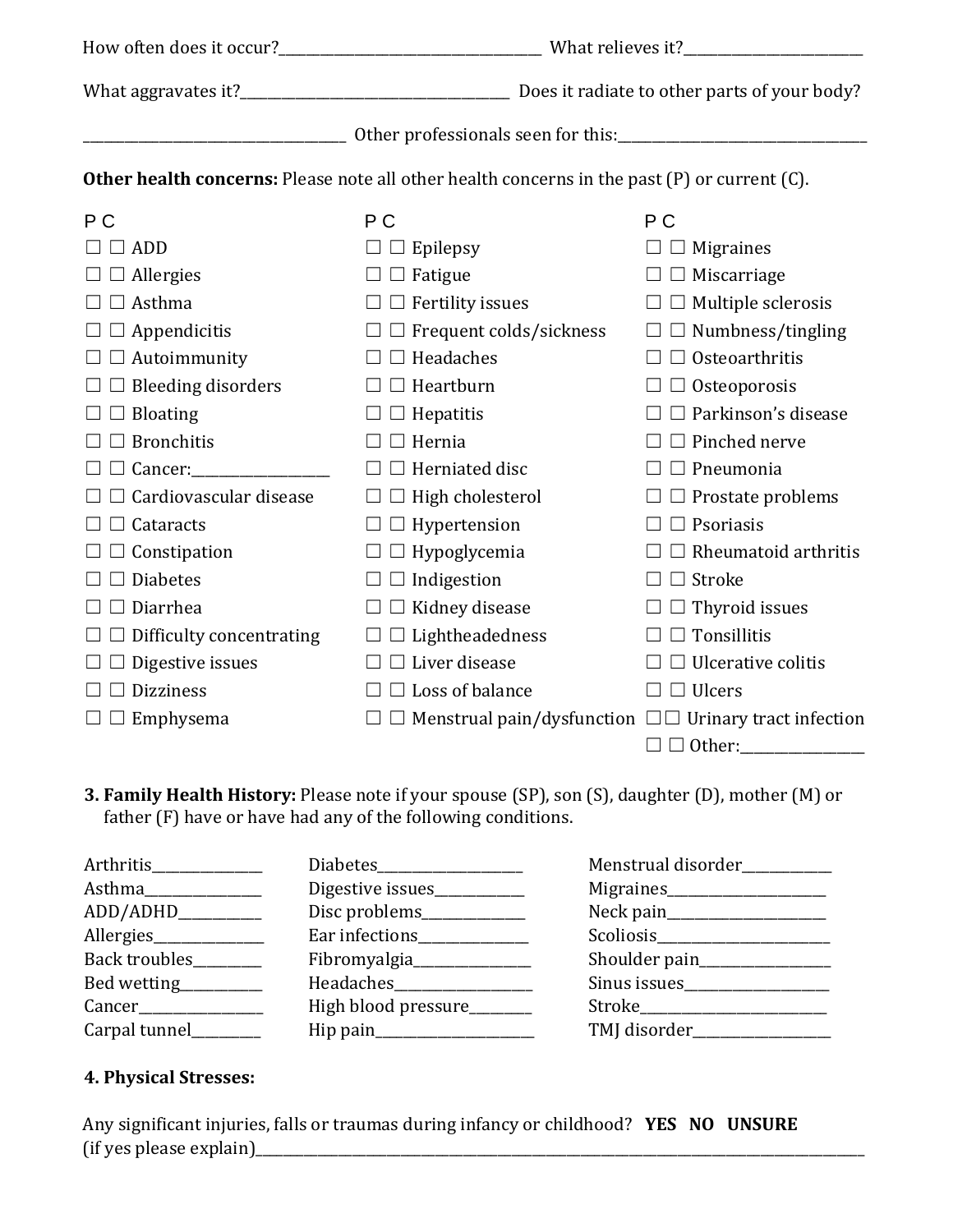Any significant injuries, falls or traumas during adulthood? **YES NO UNSURE**  $(i)$  (if yes please explain)

|                            | Any hospital visits? YES NO Have you had any surgeries, fractures, accidents? YES NO |  |
|----------------------------|--------------------------------------------------------------------------------------|--|
| (if yes explain and dates) |                                                                                      |  |

Any repetitive postures or movements on a daily basis (sitting, factory work, driving)? **YES NO** (if yes please explain)\_\_\_\_\_\_\_\_\_\_\_\_\_\_\_\_\_\_\_\_\_\_\_\_\_\_\_\_\_\_\_\_\_\_\_\_\_\_\_\_\_\_\_\_\_\_\_\_\_\_\_\_\_\_\_\_\_\_\_\_\_\_\_\_\_\_\_\_\_\_\_\_\_\_\_\_

Any hobbies that are physically strenuous or have repetitive movements? **YES NO**  $(i)$  (if yes please explain)

Any vehicle accidents? **YES NO** Describe and dates\_\_\_\_\_\_\_\_\_\_\_\_\_\_\_\_\_\_\_\_\_\_\_\_\_\_\_\_\_\_\_\_\_\_\_\_\_\_\_\_\_\_\_\_\_\_\_\_\_\_\_\_

What is your usual exercise routine? Give yourself a score from 0-10 on the overall physical stresses in your life (0=no physical stress, 10=maximal physical stress)

### **5. Chemical Stresses:**

| Do you take prescription or over-the-counter medications? YES NO Name of medication and |  |  |
|-----------------------------------------------------------------------------------------|--|--|
| reason                                                                                  |  |  |

\_\_\_\_\_\_\_\_\_\_\_\_\_\_\_\_\_\_\_\_\_\_\_\_\_\_\_\_\_\_\_\_\_\_\_\_\_\_\_\_\_\_\_\_\_\_\_\_\_\_\_\_\_\_\_\_\_\_\_\_\_\_\_\_\_\_\_\_\_\_\_\_\_\_\_\_\_\_\_\_\_\_\_\_\_\_\_\_\_\_\_\_\_\_\_\_\_\_\_\_\_\_\_\_\_\_\_\_\_\_\_\_\_

\_\_\_\_\_\_\_\_\_\_\_\_\_\_\_\_\_\_\_\_\_\_\_\_\_\_\_\_\_\_\_\_\_\_\_\_\_\_\_\_\_\_\_\_\_\_\_\_\_\_\_\_\_\_\_\_\_\_\_\_\_\_\_\_\_\_\_\_\_\_\_\_\_\_\_\_\_\_\_\_\_\_\_\_\_\_\_\_\_\_\_\_\_\_\_\_\_\_\_\_\_\_\_\_\_\_\_\_\_\_\_\_\_

Do you take supplements? **YES NO** Supplement and reason\_\_\_\_\_\_\_\_\_\_\_\_\_\_\_\_\_\_\_\_\_\_\_\_\_\_

Do you smoke? **YES NO** Packs per day\_\_\_\_\_\_\_\_\_\_\_\_\_\_\_\_\_\_\_\_\_\_\_\_\_\_\_\_\_\_\_\_\_\_\_\_\_\_\_\_\_\_\_\_\_\_\_\_\_\_\_\_\_\_\_\_\_\_\_\_\_\_\_\_\_\_

Do you drink alcohol? **YES NO** Drinks per day\_\_\_\_\_\_\_\_\_\_\_\_\_\_\_\_\_\_\_\_\_\_\_\_\_\_\_\_\_\_\_\_\_\_\_\_\_\_\_\_\_\_\_\_\_\_\_\_\_\_\_\_\_\_\_\_\_

Do you eat processed food, junk food, fast food, sweets, etc. regularly? **YES NO OCASSIONALLY**

Do you drink soda, diet soda, energy drinks, or sports drinks regularly? **YES NO OCASSIONALLY**

Are you exposed to pollutants, strong smells, or chemicals regularly? **YES NO OCASSIONALLY**

Do you use natural products in your home (skin care, hair care, cleaning supplies, etc.)? **YES NO**

Give yourself a score from 0-10 on the overall chemical stresses in your life (0=no chemical stress, 10=maximal chemical stress)\_\_\_\_\_\_\_\_\_\_\_\_\_\_\_\_\_\_\_\_\_\_\_\_\_\_\_\_\_\_\_\_\_\_\_\_\_\_\_\_\_\_\_\_\_\_\_\_\_\_\_\_\_\_\_\_\_\_\_\_\_\_\_\_\_\_\_\_\_\_\_\_\_\_\_\_\_

#### **6. Mental/Emotional Stresses:**

Rank the following areas of your life from 0-10 (0=no mental/emotional stress, 10=maximal mental/emotional stress):